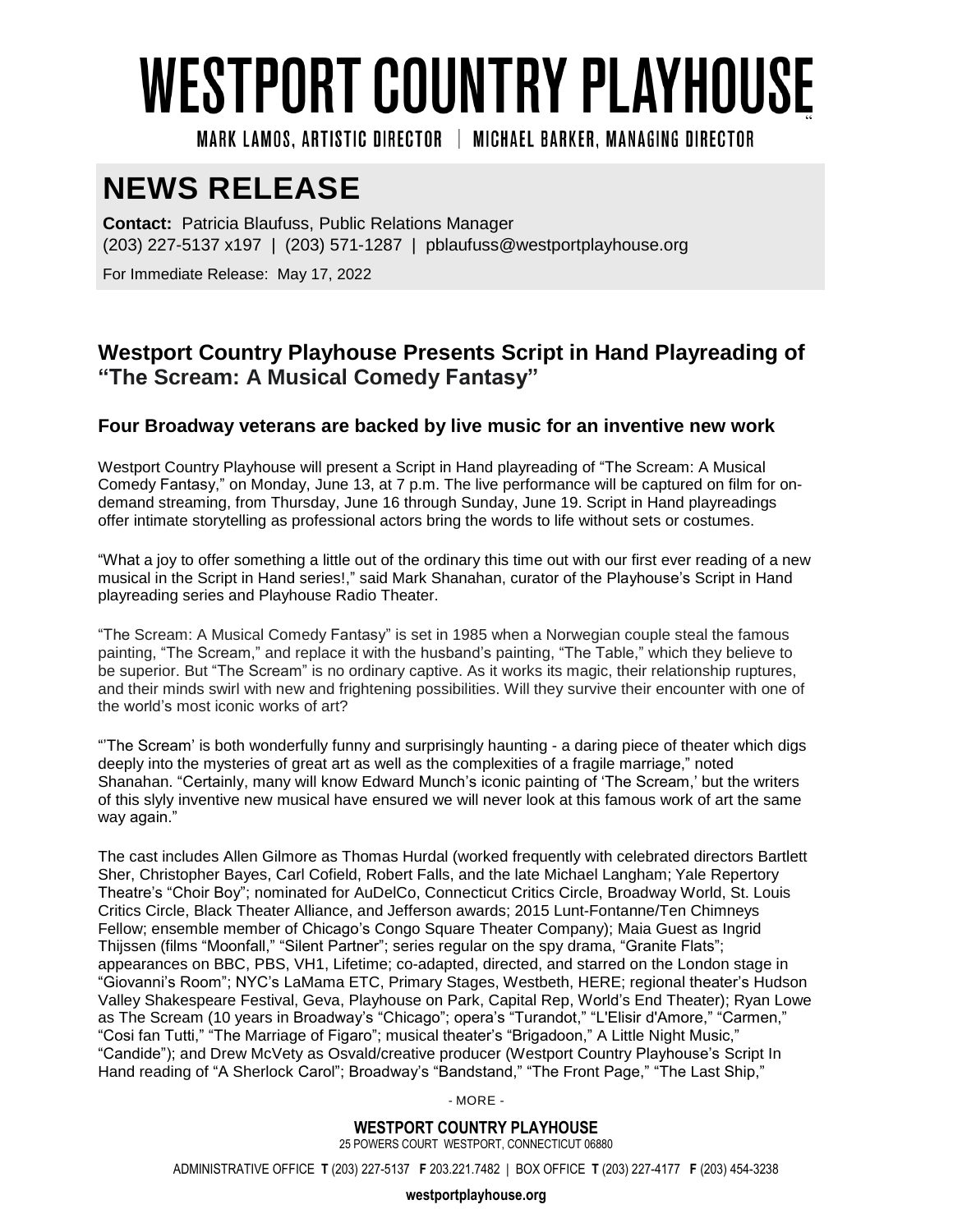"Cyrano de Bergerac," "Billy Elliot," "Sunday in the Park with George," "Spamalot," "Frozen," "Big River," and the original casts of "Titanic" and "The Heidi Chronicles"; First National Tour of "Cabaret," "Dirty Rotten Scoundrels"; Off-Broadway's "Corpus Christi" - Drama Desk nomination).

The creative team includes Simon Gray, music (Cambridge-trained Harrington Award winner; veteran of the West End, the Donmar Warehouse, The National Theater, and Cameron Mackintosh; played, conducted, or composed in every corner of the UK); Raymond Bokhour, lyrics (Broadway's Mr. Cellophane in "Chicago"; recipient of the Harrington Award and the Ellen Schwartz Award for Outstanding Lyric Writing; his works have been recorded by the London Symphony and the Warsaw Philharmonic); David Bridel, book (internationally renowned director, choreographer, librettist, performer, and award-winning playwright whose work has been seen worldwide at universities, festivals, and theaters; dean of USC School of Dramatic Arts); Christine Bokhour, director (Broadway's "Chicago," "Dirty Rotten Scoundrels"; Off-Broadway, regional theatre, concerts and more as a director, actress, singer, and dancer); and Fred Lassen, music direction/piano/associate producer (music director of "Christmas Spectacular Starring the Radio City Rockettes"; Broadway music directing/conducting for "Sing Street," "Mean Girls," "King Kong," "Prince of Broadway," "Bandstand," "Once," "Porgy and Bess," "South Pacific," "Spamalot," "Cabaret, "42nd Street," "Once Upon a Mattress").

Script in Hand curator Mark Shanahan appeared at Westport Country Playhouse in "Around the World in 80 Days," "Tryst," "Sedition," "David Copperfield," "Journey's End," and over 20 Script in Hand playreadings, and directed readings of "Butterflies Are Free," with Blythe Danner and Jonathan Groff, and "The Greatest Gift" by Weston playwright David Wiltse. He is the creator and curator of Westport Country Playhouse Radio Theater and writer/director of the Playhouse radio adaptation "A Merry Little Christmas Carol." New York acting credit includes "The 39 Steps," "Small World," "Checkers," "Tryst," "The Shaughraun," "As Bees in Honey Drown," and "The Internationalist." His directorial work has been seen at Alley Theatre, George Street Playhouse, Virginia Stage, Arkansas Rep, White Heron, Fulton Opera House, Weston Playhouse, Florida Rep, Penguin Rep, Merrimack Rep, The Cape Playhouse, and many more. He has written numerous radio plays for White Heron's Ghost Light Series (featuring Christopher Plummer and Judith Ivey, among others), and is the author of the Off-Broadway and regional hit comedy, "The Dingdong"; "A Merry Little Christmas Carol"; "A Murder at Fernly Hall"; and "A Sherlock Carol," which premiered last fall Off-Broadway at New World Stages and was nominated as Best Play 2022 by the Off Broadway Alliance Awards. [www.mark-shanahan.net](http://www.mark-shanahan.net/)

Tickets to attend the playreading in person are \$20. Tickets for on-demand streaming are \$20 individual, \$40 pair, and \$80 household. Each purchase entitles the ticket buyer to one individual link. Running time is approximately 90 minutes with no intermission.

Upcoming Script in Hand playreadings will be on November 14 and December 12, titles to be announced.

The Script in Hand Playreading Series is supported by Stephen Corman and the White Barn Program of the Lucille Lortel Foundation.

All dates, titles, artists, and formats subject to change.

All audience members are required to show proof of vaccination and to wear masks while inside the Playhouse to ensure the actors stay safe and healthy to avoid performance cancellations. Based on current CDC guidance, N95 and KN95 masks are strongly encouraged. For updates on Covid-19 health and safety protocols at the Playhouse, visit <https://www.westportplayhouse.org/visit/covid19safety/>

To purchase tickets, visit westportplayhouse.org, call (203) 227-4177, or email [boxoffice@westportplayhouse.org.](mailto:boxoffice@westportplayhouse.org) Stay connected to the Playhouse on Facebook (Westport Country Playhouse), follow on Twitter (@WCPlayhouse), and on YouTube (WestportPlayhouse).

#### **ABOUT WESTPORT COUNTRY PLAYHOUSE**